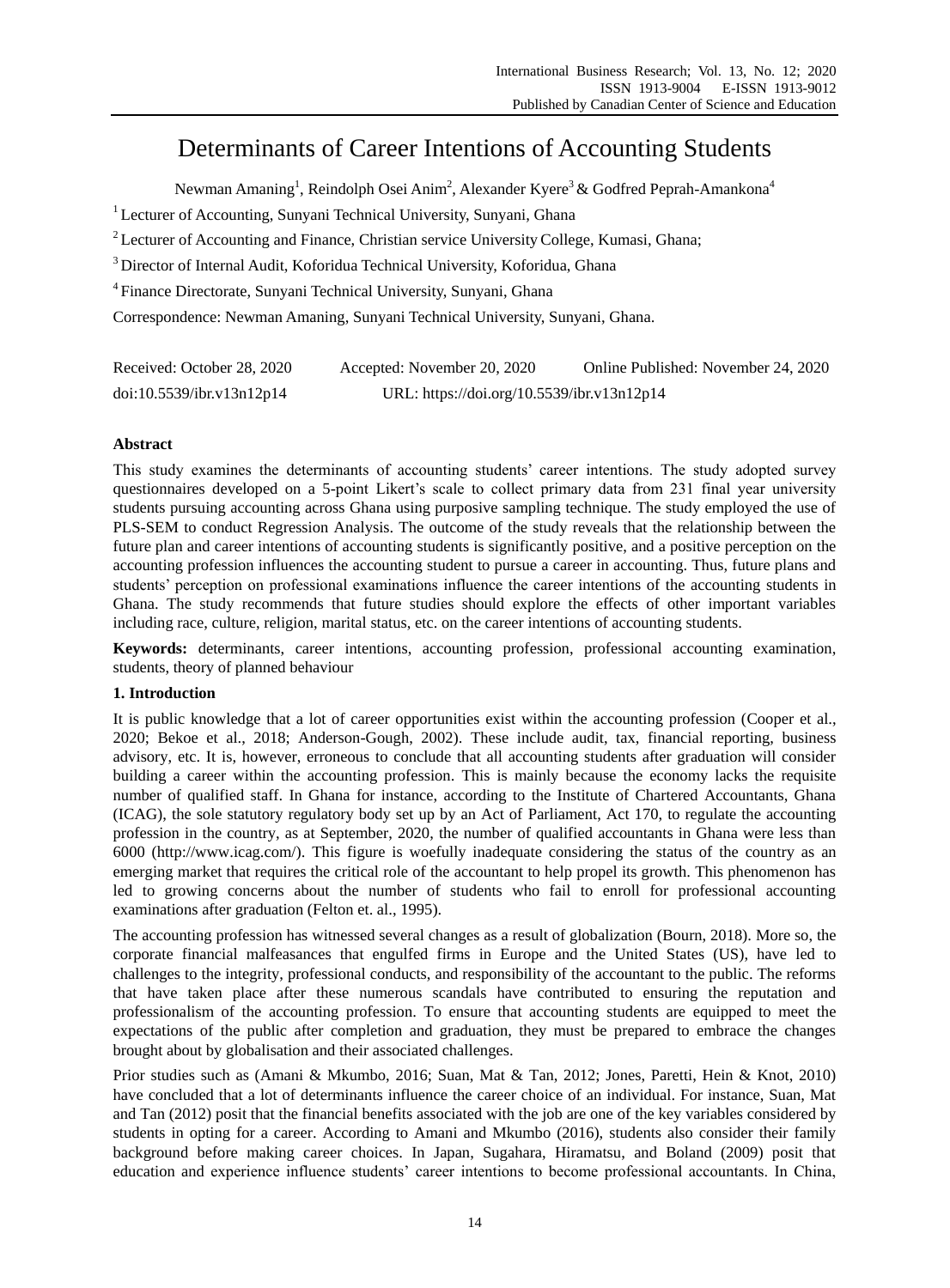Wen, Hao, and Bu (2015) argued that the influence of parents, teachers, and friends have an impact on the career choice of accounting students. Jackling and Calero (2006) concluded that the accounting teacher has a critical role to play in shaping the mindsets of students in their quest to make career choices. Within these contexts, various factors, both intrinsic and extrinsic, influence the student in deciding which career to pursue in the accounting profession.

There are limited studies on the determinants of the career intentions of accounting students in Sub Sahara Africa. For instance, in Tanzania, Amani and Mkumbo (2016), examined the predictors of career intentions among undergraduates. Similarly, in Nigeria, Bello (2019) investigated the relationship between accounting students" self-efficacy beliefs outcome expectations on the intention to become chartered accountants. Then in Ghana, Mbawuni and Nimako (2015) modelled job-related and personality predictors of intention to pursue accounting careers among undergraduate students. It must be emphasised that the results of these studies are fragmented as they were conducted on limited scales. For instance, Mbawuni and Nimako (2015) concentrated their study on only one university in Ghana. Again, the outcome of research is varied. This is the crux of the research gap. The researchers want to address this paucity by using a cross-section of final year accounting students in Ghana from both private and public universities. This study thus seeks to explore the determinants of the career intentions of the Ghanaian accounting students.

#### **2. Literature Review**

#### *2.1 Theoretical Framework*

Several studies have made use of several models and theories to explain accounting students" career intentions. These theories include the Theory of Reasoned Action (TRA) (Law, 2010), Theory of Planned Behaviour (TPB) (Srirejeki et al., 2019; Santos, 2018; Amani and Mkumbo, 2016; Mbawuni and Nimako, 2015; and Social Cognitive Theory (SCT) (Bello (2019). This study adopts the TPB as a fundamental theory. TPB is an offshoot of TRA that was developed by Martin Fishbein and Icek Ajzen in 1975.TPB has been widely published as it is mostly used to explain the phenomenon of behaviour and attitude.

Primarily, this theory offers a basic framework to research into the intentions towards behaviours. TPB, accordingly posits that most significant predictor of an individual's behaviour is behavioural intention, which subsequently is affected by three variables. One, behavioural belief is the person"s belief in the outcomes of behaviour. Two, normative belief is the belief in the normative expectations of others and the zeal to achieve these expectations. Lastly, control belief is the existence of things that approve or prevent the behaviour that will be exhibited and the severity of how high things that approve and prevent its behaviour. As a rule of thumb, the higher the favourable attitude and subjective norm with respect to a behaviour, and the greater the perceived behavioural control, the higher a person"s intention to execute the expected behaviour. Thus, TPB postulates that attitude towards positive or negative behaviour is an antecedent of behavioural belief. As a result, normative beliefs will yield social pressure, but control beliefs will result in perceived control (Ajzen, 2002).

This study seeks to explore the predicators of the career intentions of accounting students in Ghana. This research adopted TPB as a basic theory to investigate the career intentions of the accounting students in the accounting profession. According to Wen et al. (2015), TPB is a well-known theory, as it has been widely published to offer explanations to the determination of behaviour. In this study, the three subsets of TPB, namely attitude, subjective norm, and perceived behavioural control are considered.

# *2.2 Empirical Review*

Previous studies such as (Silfi & Hamid, 2020; Rkein et al. 2019; Dilnot 2018).), have revealed that the popularity of professional accounting among university students is still high. According to Pratama (2017), several students have opted for accounting in their career decisions. Several studies such as (Pincus et al., 2017; Holt et al., 2017; Ng et al., 2017), posit that accounting profession is seen as one of the most preferred career paths by university students. Findings of prior researches such as gender differences (Ahmadi et al 1995; Omar, 2009), students" experience (Sugahara et al., 2008), salary considerations (Said et al., 2004), and students" mindset concerning professional examinations (Sugahara et al., 2008; Omar, 2009), reveal the interest of accounting students in professional qualifications. In a study conducted by several researchers such as (Wen et al., 2018; Owusu et al., 2018; Mustapha, & Hassan, 2012), it was found that accounting students have future educational plans, plans for professional accounting qualifications, and plans of pursuing careers in accounting. The above interest notwithstanding, not many students have continued to pursue professional accounting examinations after graduation. Thus, this paper aims to appreciate the incoherence.

Many studies such as Germanou and Hasall. (2009), found that a positive perception of a student about the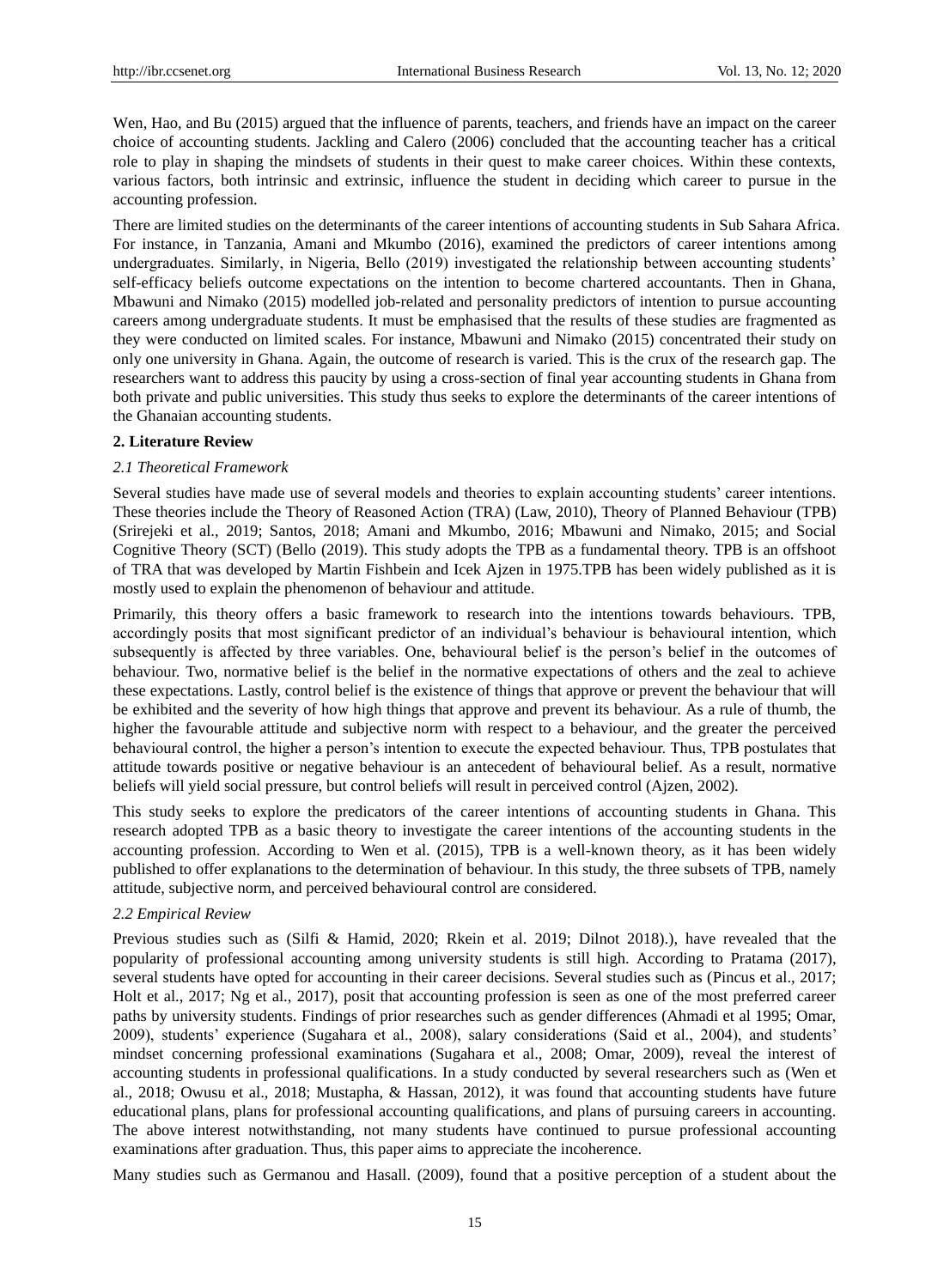accounting profession influences his or her career intentions to seek a career in professional accounting. Studies such as Tan and Laswad (2018), Abbott and Palatnik (2018), and Sugahara and Bolland (2006) argue that some students hold the perception that the professional accounting programme requires low communications skills than an accounting degree programme. This perception tends to influence students in making career decisions in accounting. The findings show that students" positive mindsets about professional accounting examinations influence them to consider career aspirations in accounting. Perceptions are measured by four variables. These are extrinsic, intrinsic, prestige and social variables. Salary, job security and physical environment at the place of work denote extrinsic perception. Opportunities for promotion, status in the eyes of others, recognition and decision making represent prestige. Perceived prestige, according to Steadman and Huang (1996) and Wheeler (1983), are the positive perception of students from business, psychology, and education hold about accountants. They are of the view that the accountant is better than other professionals within the business cycle. And according to Ariail et al. (2020), whereas accountants have a positive outlook on the accounting profession, nonaccountants on the other hand have a negative perception about the profession. Jackling et al. (2012) found that prestige is an important factor in the career decisions of accounting students in pursuing professional qualifications. This conclusion is reinforced by several studies such as Mustapha and Hassan, 2012; Germanou and Hasall, 2009. The intrinsic variable is represented by the experience of learning new things, achieving a challenging task and the opportunity of being free from imposed restrictions in the work environment. According to Jackling, de Lange, Phillips and Sewell, intrinsic motivational factors drive students in Australia to pursue career opportunities in accounting. Social on the other hand stands for affective items. Owusu et al., (2018) and Sugahara and Bolland (2006), conclude that accounting students put a premium on promotion opportunities, high social prestige and high salary than nonaccounting students.

Results from previous researches conclude that salary is the single most significant factor that influences the accounting graduates' decision on career choices. Studies such as Said et at., (2004), posit that the initial salary is a prime predictor in opting for a professional accounting career. This finding is in agreement with Abdullah and Zakaria (2006) and Ghani et al. (2008). According to Ozsoy (2019), salary is a hygiene factor that motivates an individual to work. Other studies in support of this position include Harun (2020), who insists that the starting salary is the main criterion that influences the career choice of students. Demel et al., (2019) also posit that the initial salary is a significant predicator of career interests in the accounting profession by accounting students. Nonetheless, studies such as Cottrel (2011) argues that the initial salary, although considered a significant criterion in career decisions of accounting graduates, but with time, other factors tend to override this importance. Accordingly, Mustapha and Hassan (2012) and Law (2010) disagree that salary is a significant variable motivating students to pursue a career as professional accountants.

The opportunity to advance in the accounting profession is another variable that influences the career decisions of accounting students. Cohen et al., (2020), observe that opportunities for advancement are better in accounting fields as compared to other professions. These opportunities propel them to rise above challenges to prove that they can live up to expectations on the job. Said et al. (2004), in their study in Malaysia observe that this factor significantly influences the career decisions of accounting students. Mustapha and Hassan (2012) agree with this finding by positing that opportunities to advance on the job is positively correlated to students" career choice as professional accountants. Samsuri et al. (2016) posit that the opportunity to advance on the job is the main reason why undergraduate female students pursue accounting. Trump and Hendrickson (1970), had earlier on arrived at a similar conclusion. The opportunity to advance on the job, according to them is among the first two criteria in the career decisions of students. However, Marriot and Marriott (2003) hold a divergent view. They believe that students pursuing accounting have very low career prospects.

Deficiency of information and sometimes misinformation on what accountants do in practice consist of some other factors that influence the career decisions of students. And according to Omar (2009), students, among the factors that usually affect their career ambitions, is their perception towards the profession. Some students, Omar (2009), posits have a misconception about accounting; that it is difficult and extremely impossible to pass the professional accounting programme and that only a few can pass in only one sitting. Malthus and Fowler (2009), agree with this finding. In their study carried out in New Zealand, Malthus and Fowler (2009, report that students at tertiary level and high school teachers see accounting to be dull and boring. Hunt et al. 2004; Heiat et al. 2007, reinforce this position. Some other misconceptions of students about the accounting profession are; accounting is a dull course and accountants are introverts (Ţicoiª& Albu, 2018), and antisocial without a sense of humour (Smith, 2017), always busy with calculating figures behind their desks (Rocher et al. 2020; Jackling and Calero 2006) and compliant driven (Ishaque, 2020; DeFond et al., 2018). Despite the fact previous studies have concluded that the accounting profession is deemed to be dynamic and require personalities with creativity and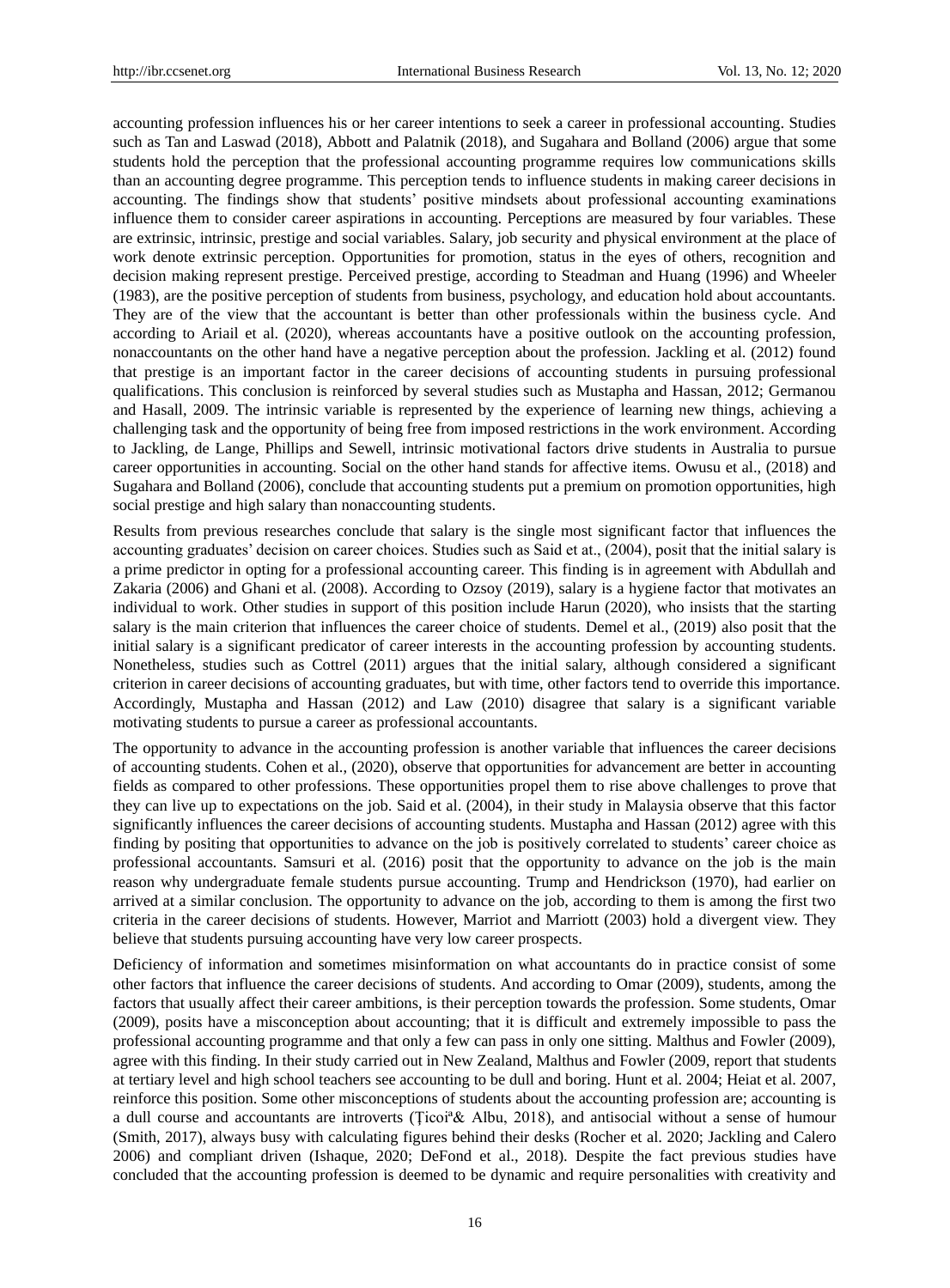critical thinking skills, very little progress has been made to dispel these misconceptions about the profession. The available empirical studies show that negative stereotyped opinion on the professional accountant appears to prevail and that this perception could deter many students from pursuing a career in professional accounting. The accountant is seen as methodical, structured, boring, antisocial and many other stereotypes.

Despite the factor that the skills expected of the modern-day professional accountant dispute such stereotypes, the enquiry is whether students aspiring to be chartered accountants will have such stereotyped perceptions about the profession. This tends to attract an inappropriate category of people into the profession or the appropriate type of people not opting for the profession. According to Tourna-Germau (2006), negative images towards the accounting profession has adversely affected the enrollment of skilled and people-oriented personalities that are prerequisites of the accounting profession. Students also have the opinion that professional accounting programmes are more difficult than academic programmes. Thus, it is suitable solely for disciplined, cognitively brilliant, and highly committed students. Hence some students are of the notion that it is better they pursue other programmes instead of professional accounting programmes. This perception is mainly influenced by the misconception about the number of sittings that most professional accounting students are required to make before they can become chartered accountants. Accordingly, this misconception has affected the attitude of students towards the professional accounting qualification. Other studies also examined if the opinion of students about accountants" changes during schooling at the university. Herbert et al., (2020), in their study, found varying views about students pursuing accounting and others without career aspirations and interest in accounting. They report that students with a career interest in accounting place much premium on the need for interpersonal skills. At the commencement of their course, students held a positive attitude about accounting as a profession (Wyness & Dalton, 2018).

Nevertheless, this perception reduces materially by the end of the course. The students perceive accounting as less interesting and the possibility of securing employment as accountants upon completion as extremely bleak. Thus, students have a less positive interest in the accounting profession at end of their studies than at the beginning. The gender of the accounting student also can influence the preference of career choice in accounting and thus the desire to pursue a professional accounting programme. Previous studies such as (Khattab & Modood, 2018; Haynes, 2017). posit that male accounting students, unlike their female counterparts, perceive accounting profession as more interesting with a higher degree of interaction. These findings are consistent with the position of Sugahara and Bolland (2006), who report that the accounting profession is significantly male-dominated. Woasey (2015), opines that apart from extrinsic and intrinsic factors, another variable that significantly influences students" aspirations in pursuing professional qualification is the cost involved. This finding is consistent with a report issued by CASP in 2014 which cites that a major factor deterring students from pursuing professional accounting qualification is the huge cost involved. These studies imply that the cost involved in pursuing a professional qualification in accounting negatively impact on the aspirations of graduates in becoming chartered accountants.

Mustapha and Hassan (2012) postulate that job security and stability are significant variables in the career decision of the prospective professional accountant. Abdullah and Zakaria (2006) had earlier on made similar observation that job security is an important attribute for accounting students in their quest to pursue a career with public accounting firms (Uthman et al., (2019). Majority of students perceive professional accounting qualification as the surest avenue of securing employment opportunities. Accordingly, Thing and Jalaludin (2018) posit that students opt for the availability of job opportunities as the most significant benefit of pursuing a career as a professional accountant. Job security and stability is seen as a factor that is of concern to female accountants Cimirotić et al. 2017). These conclusions are however inconsistent with to the observations made by Ng et al., (2017) who report that job security is not a major factor influencing the career aspirations of students.

According to Byrne et. al., (2012) and Law (2010), "parental influence" and pieces of advice from parents, lecturers and others are other considerations that drive students to pursue professional accounting qualifications. According to these studies, pieces of advice from significant family members and influence of instructors at school are significant predicators influencing students' career intentions. Law (2010) reinforces this finding by positing that "parental influence" greatly contributes in deciding the career decision of accounting students.

#### **3. Conceptual Framework**

Future plans and the perceptions of the accounting students towards professional accounting examinations, the independent variables, are considered by the researchers as the fundamental determinants of the career intentions of the accounting students in Ghana. A student with plans to pursue professional accounting examinations has the intention of becoming a chartered accountant. Similarly, positive perception about the professional accounting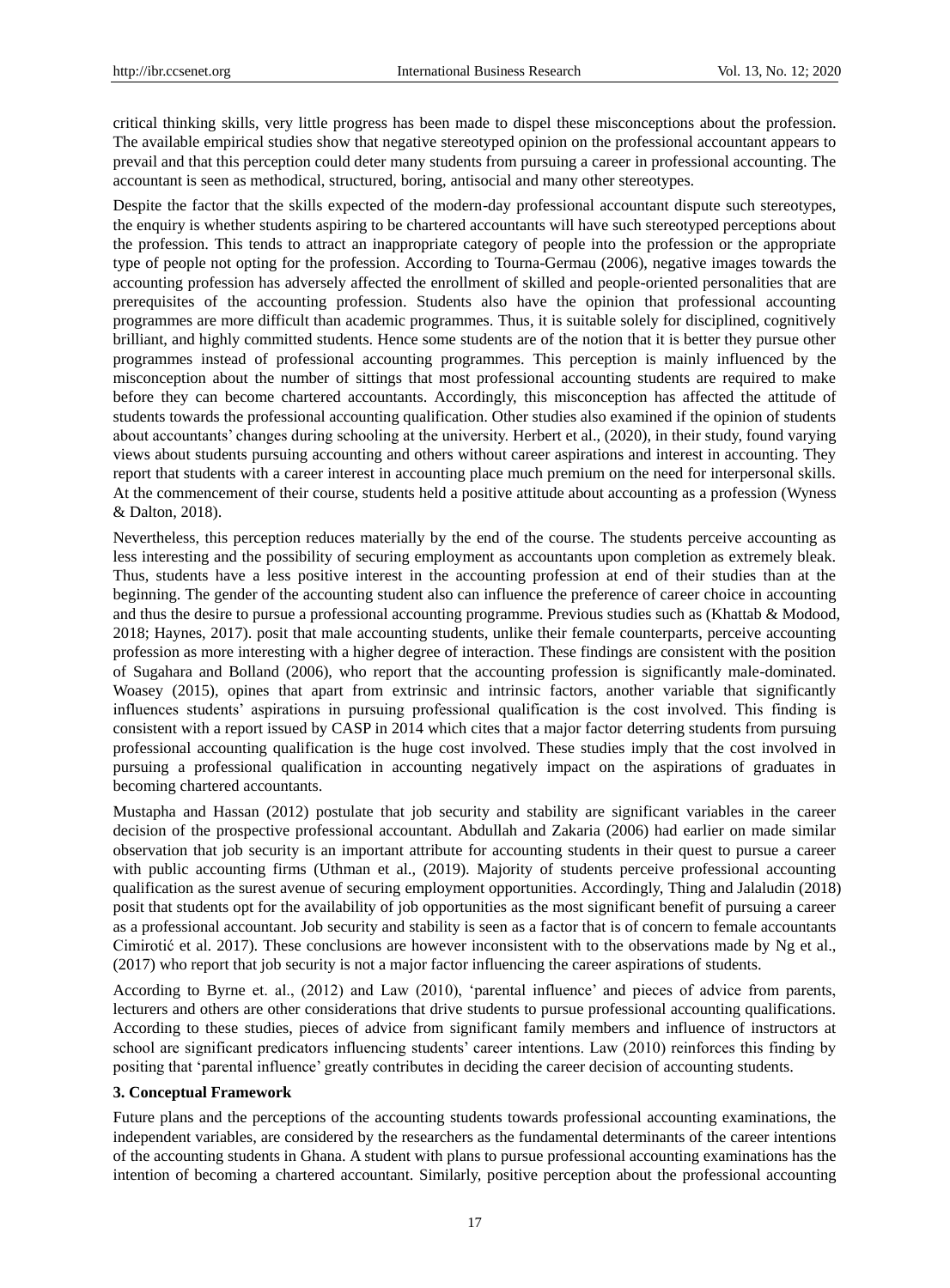qualification by the accounting student will influence such student to consider a career in professional accounting. This has been shown diagrammatically below in figure 1.



Figure 1. Conceptual Framework

Authors" construct

## **4. Methodology**

#### *4.1 Study Design*

This study adopted a quantitative study design approach. The researchers used a survey method to investigate the factors influencing accounting students' career aspiration of becoming professional accountants. Due to the impact of the COVID-19 pandemic, an online survey was used in reaching the respondents chosen for the study as physical contact was not appropriate. This mode is also cost effective as compared to regular surveys.

#### *4.2 Population and Sampling*

The population of the study consist of final year undergraduate students pursuing accounting in Ghanaian tertiary institutions. Due to the nature of the study, the researchers adopted purposive sampling techniques in selecting the respondents for the research. This method ensured that the right respondents with the appropriate characteristics required for the study were selected. Accordingly, a sample size of 251 final year tertiary undergraduate students pursuing accounting was selected for the study. However, 231 questionnaires were completed and used for the research. The motives behind the choice of final year students are that they had spent a number of years in the university, and have gone through a sizeable number of significant accounting modules, they have a better and clearer perspective and expectations of their career choices. And unlike their counterparts in years 1, 2 and 3, they would be deciding on their job selection within the shortest possible time.

#### *4.3 Data Collection and Analyses*

The data for the study which was primary was collected from the respondents through self-designed collection instrument was based on a 5 points Likert's scale questionnaire raging from strongly disagree to strongly agree and coded 1 to 5 respectively based on prior studies and adjusted to meet the study. The questionnaire was pre-tested to a sample of 15 students for modification to achieve a more reliable instrument. The researchers, due to the COVID-19 pandemic which made it impossible to reach the respondents through physical contacts, made use of online survey for this purpose. The questionnaire consists of four sections. Section A seeks information about the respondents" socio-demographics. Section B attempts to solicit the respondents" future plan after graduation, whiles Section C tries to obtain information about their perceptions of professional accounting qualifications. Section D seeks information about the accounting students career intentions after graduation.

The data collected were subsequently transformed into quantifiable numbers to assist in examining the research objective using a mix of descriptive and partial least squares structural equation modelling approaches (PLS-SEM). Subsequently, PLS-Algorithm (i.e. maximum iterations of 300 and a stop criterion of 10−7 ) and bootstrapping (i.e. using subsamples of 5000) were used to compute and analyse the study results. According to Chin (2010), PLS-SEM is most appropriate for the research because of the predictive focus of the study and the distribution free assumption of the PLS-SEM which was suitable for the research.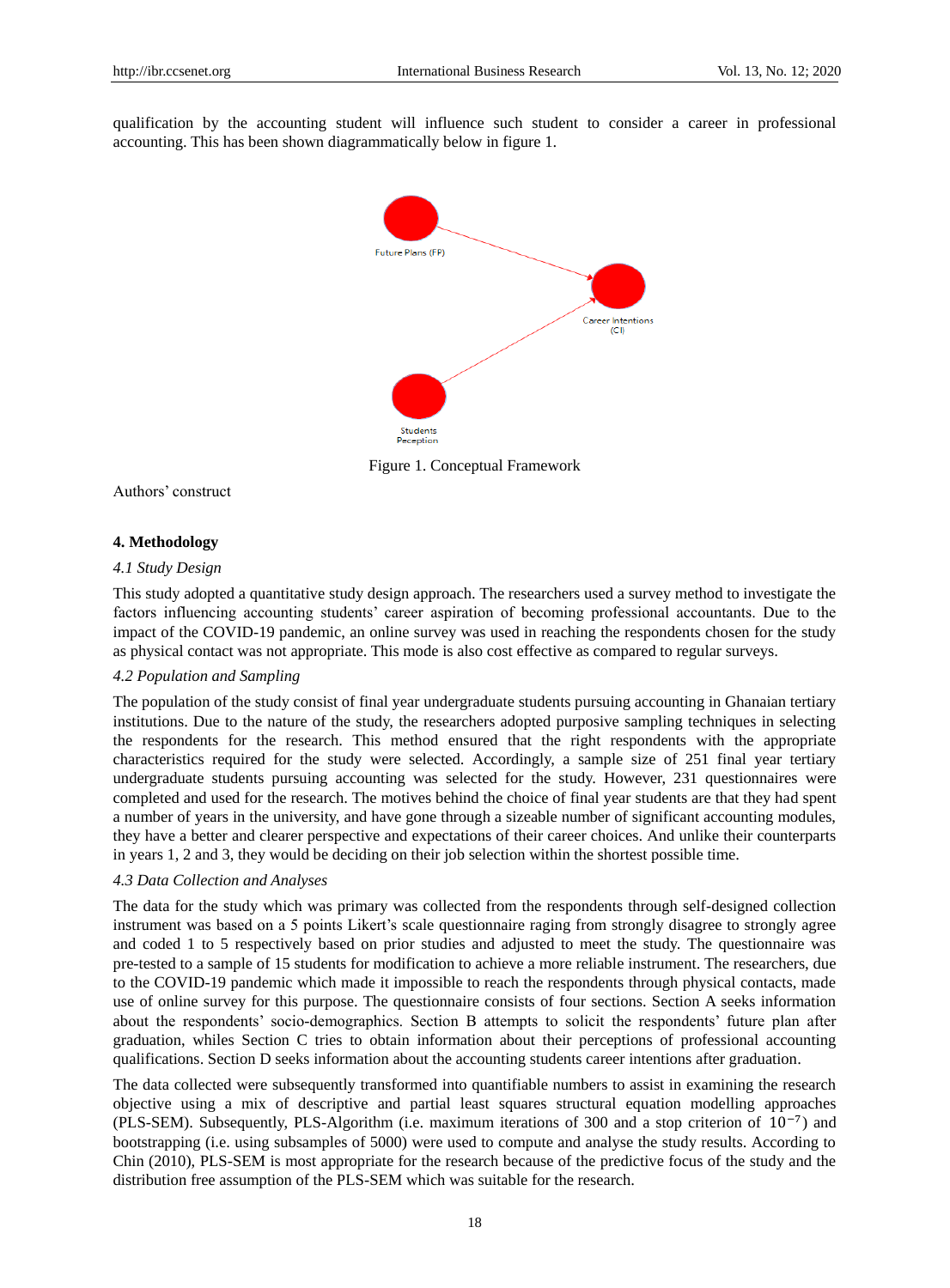# *4.4 Model Specification*

The data gathered using the questionnaire designed for the study was the main source of information for the variables used for this paper. These variables are the prestige the professional accountant enjoys in the society; intrinsic motivation such as recognition on the job; job security; parental influence; cost involved in the pursuit of professional examinations; job security and stability; gender; misconceptions about the role and personality of the accountant; salary; and opportunities for career advancements and progressions considerations.

Reliability, validity, normality, and multicollinearity tests on the data gathered were conducted. The model adopted for this paper is:

IPPE =  $\alpha + \beta_1$  FP +  $\beta_2$  SPPE +  $\beta_3$  CI + ε

Where;

-

 $I$  = Intention to Pursue Professional Examinations  $\alpha$  = intercept

 $FP = Future Plans$ 

SPPE = Students' Perception on Pursuing Professional Examinations

 $CI = C \cdot \text{Areter}$  Intentions

 $\epsilon$  = Errors

#### **5. Presentation of Results**

Results of PLS-SEM using PLS-Algorithm (i.e. maximum iterations of 300 and a stop criterion of 10<sup>-7</sup>) and bootstrapping (i.e. using subsamples of 5000) are reported in this section. The factor loadings were first estimated and in line with theory and previous literature, indicators with loadings below 0.7 were deleted (*see* Table 3 and Figure 1). Future plans had 6 indicators but 4 were retained, Career intentions had 9 indicators and 4 were deleted and last but not the least student's perception had 17 indicators but only 5 were retained for analysis. Starting with Table 1 which presents results of the correlations amongst the latent variables, a strong positive correlation exists between the dependent variable (i.e. career intentions) and the independent variables (i.e. future plans and students' perception). Also, a strong positive correlation ( $\approx$  75%) exists between future plans and students" perceptions. Although the correlation is quite strong, it does not meet the minimum threshold to cause multicollinearity problems in the model.

| Table 1. Correlation Matrix of Latent Variables |  |  |  |
|-------------------------------------------------|--|--|--|
|-------------------------------------------------|--|--|--|

| <b>Variable</b>       | u            | FP               | <b>SP</b> |
|-----------------------|--------------|------------------|-----------|
| ◡ェ                    | $000$ .      |                  |           |
| FP                    | 0.749        | 000.1            |           |
| <b>SP</b>             | 0.704        | 0.747            | 1.000     |
| $\mathbf{v}$ $\alpha$ | $\mathbf{r}$ | $CD = C_1 + D_2$ |           |

*Note: CI= Career Intentions; FP=Future plans; SP=Students Perception*

The internal consistency of the responses was assessed using both composite reliability and Cronbach"s alpha. According to Hair et al. (2017), Cronbach"s alpha (CA) is considered as the lower bound while composite reliability (CR) is considered the upper bound of the test and should be higher than 0.70. From the results presented in Table 2, both Cronbach"s alpha and composite reliability values are above 0.7. Hence, the responses considered reliable. Also, all the values of Average Variance Extracted  $(AVE)^1$  shown in Table 2 are higher than 0.5 an indication that the responses are valid. To check for the presence or otherwise of collinearity problem, the variance inflation factor (VIF) was estimated and the results for both the inner VIF (*see* Table 2) and outer VIF (*see* Table 3) values are reported. The rule of thumb is the VIF value should be lower than 5 (Hair et al., 2017). From Table 3, all the VIF values are below 0.5, therefore, we conclude that collinearity problem(s) is absent in the model.

<sup>&</sup>lt;sup>1</sup> Average variance extracted (AVE) is a criterion for assessing convergent validity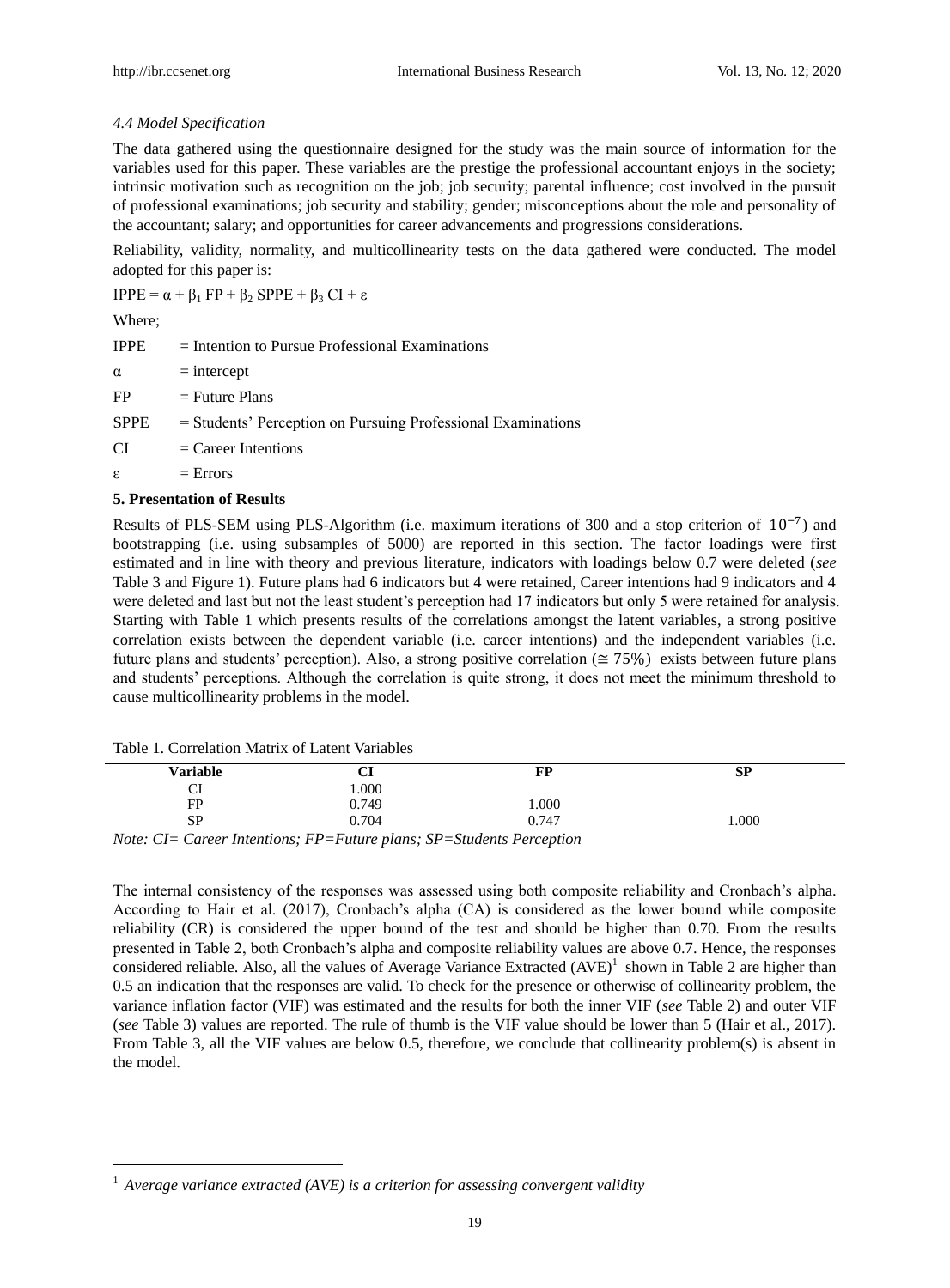# Table 2. Test of Reliability and Validity Results

|                                                                                                               | ັ     | ЛD<br>◡▴                                                                                                                                           | <b>AVE</b>                                                                                   | <b>VIF (INNER)</b> |
|---------------------------------------------------------------------------------------------------------------|-------|----------------------------------------------------------------------------------------------------------------------------------------------------|----------------------------------------------------------------------------------------------|--------------------|
| $\sim$<br>◡                                                                                                   | 0.888 | 0.918                                                                                                                                              | 0.693                                                                                        |                    |
| FP                                                                                                            | 0.942 | .959                                                                                                                                               | 0.853                                                                                        | 2.263              |
| <b>SP</b>                                                                                                     | 94.ر  | 0.022<br>U.YZJ                                                                                                                                     | 0.705                                                                                        | 2.263              |
| the second control of the second control of the second control of the second control of the second control of |       | the contract of the contract of the contract of the contract of the contract of the contract of the contract of<br>the contract of the contract of | the control of the control of the control of the con-<br>the contract of the contract of the |                    |

Note: CI= Career Intentions; FP=Future plans; SP=Students Perception; CA= Cronbach's Alpha; AVE= Average Variance Extracted; VIF= Variance inflation factor

# Table 3. Results of Factor Loadings and Variance Inflation Factor

| <b>INDICATOR</b>                                                                                                                                       | <b>LOADING</b> | <b>VIF</b> |
|--------------------------------------------------------------------------------------------------------------------------------------------------------|----------------|------------|
| 1. The prestige the professional accountant enjoys in the society motivates me to become a<br>chartered accountant after graduation (CI1)              |                | 3.340      |
|                                                                                                                                                        |                |            |
| 2. Intrinsic variables such as experience of learning new things, achieving a challenging task                                                         |                |            |
| and the opportunity for making independent decisions on the job drive me to become a                                                                   | 0.902          | 3.474      |
| chartered accountant after graduation (CI2)                                                                                                            |                |            |
| 3. 'Parental influence' and pieces of advice from parents, lecturers and others motivate me to<br>pursue professional accounting qualifications afC13) |                |            |
|                                                                                                                                                        |                | 1.960      |
| 4. The huge cost involved in pursuit of professional accounting qualification does not deter me                                                        |                |            |
| from aspiring to become a chartered accountant after graduation (CI5)                                                                                  | 0.790          | 2.087      |
| 5. Availability of career advancements on the job motivates me to become a chartered<br>accountant after graduation (CI8)                              |                |            |
|                                                                                                                                                        |                | 1.914      |
| 6. I have plans of pursuing further studies in accounting (FP1)                                                                                        | 0.926          | 4.407      |
| 7. I have an intention of pursuing professional accounting qualification after graduation (FP2)                                                        | 0.933          | 4.430      |
| 8. Professional accountant will be my prime priority in my career choice decisions (FP4)                                                               | 0.927          | 4.126      |
| 9. I have already decided on which professional accounting qualification to pursue (FP5)                                                               | 0.907          | 3.483      |
| 10. Professional accounting examination is challenging (SP17)                                                                                          | 0.727          | 1.860      |
| 11. Accountants with professional qualifications are more respected than accountants with a                                                            |                |            |
| degree in accounting (SP2)                                                                                                                             | 0.868          | 2.694      |
| 12. Professional accountants have better opportunities for promotions to high level positions in                                                       |                |            |
| organisations (SP5)                                                                                                                                    | 0.849          | 2.834      |
| 13. Professional Accounting field guarantees brighter future opportunities (SP6)                                                                       | 0.903          | 3.662      |
| 14. Professional Accounting is the very interesting professional field compared to others (SP7)                                                        | 0.843          | 2.555      |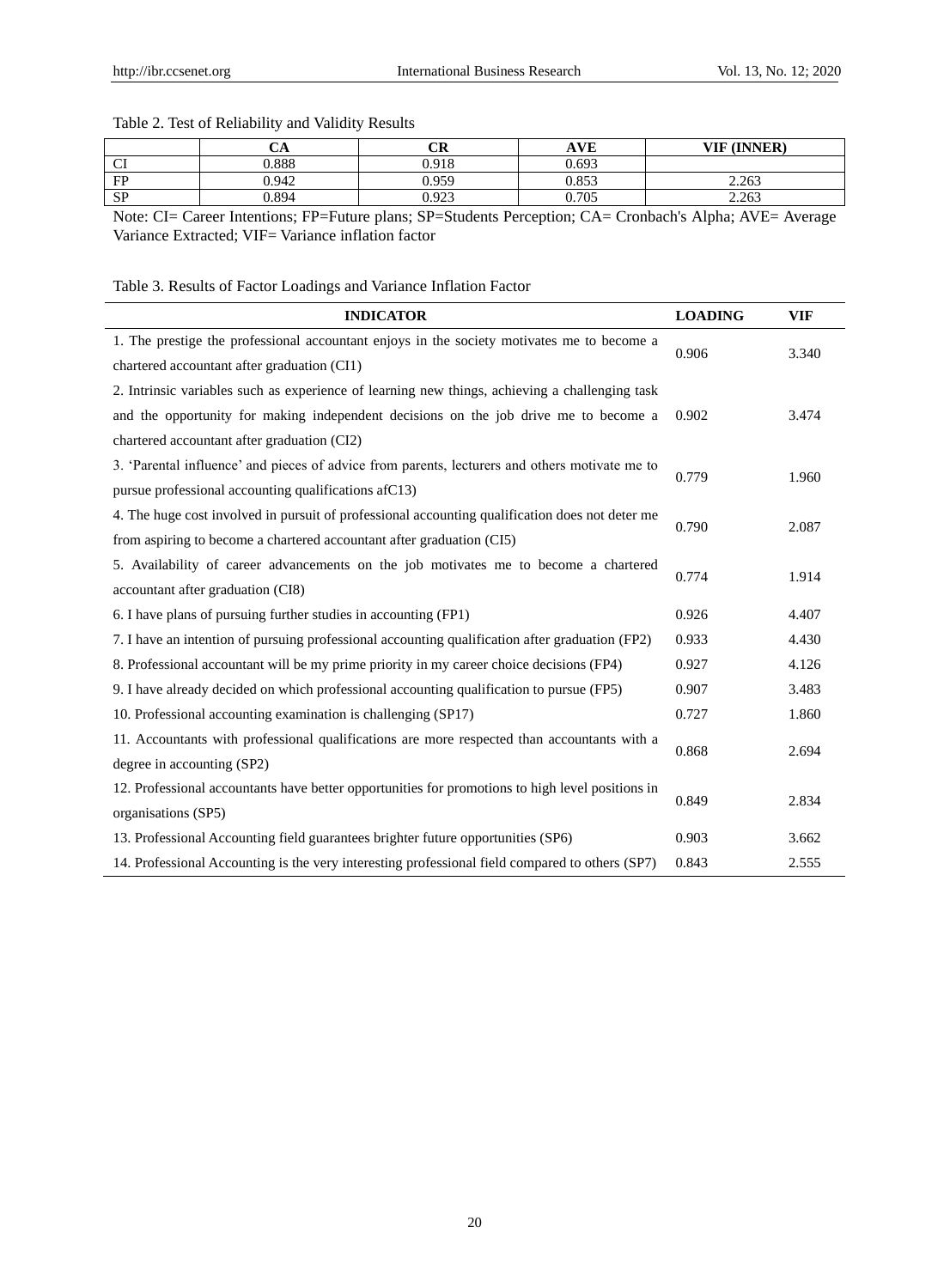

Figure 2. Path Model

Table 4. Results of Total Effects and Fit Indices

|                                |                 | М            | <b>SD</b>            | <b>T-Stat</b>                 | <b>P-Values</b>    |        |
|--------------------------------|-----------------|--------------|----------------------|-------------------------------|--------------------|--------|
| $FP \rightarrow CI$            | $0.505^{\rm a}$ | 0.498        | 0.085                | 5.977                         | 0.000              | 0.288  |
| $SP \rightarrow CI$            | $0.327^{\rm a}$ | 0.335        | 0.080                | 4.083                         | 0.000              | 0.120  |
| Model Fit                      |                 |              |                      |                               |                    |        |
| $R^2$                          | 0.608           |              |                      |                               |                    |        |
| $R^2$ -Adjusted                | 0.602           |              |                      |                               |                    |        |
| <b>SRMR</b>                    | 0.069           |              |                      |                               |                    |        |
| $\sim$ $\sim$<br>$-$<br>$\sim$ |                 | $-1$<br>$-1$ | $\sim$ $\sim$ $\sim$ | $\sim$<br>$\bullet$<br>$\sim$ | $\sim$ $\sim$<br>. | $\sim$ |

Note: CI= Career Intentions; FP=Future Plans; SP=Student Perception; β=coefficient; M=Mean; T-Stat= T-Statistics; a denotes  $1\%$  significance level;  $f^2$ =effect size

The results of the impact of the independent variables on the dependent variable and the fit indices are presented in Table 4. The results show that a positive significant relationship exists between the future plan (FP) and career intentions (CI). A unit change in future plans of students will influence their career intention(s) by 0.505 in the same direction and it is significant at the 1% level. A positive relationship also exists between students' perception of professional examination and career intentions and it is statistically significant at a 99% confidence level. Thus, a unit change in students" perception of professional examination will result in 0.327 units change in their career intentions. The results have shown that both future plan and students" perception of professional examinations are significant determinants of students' career intention(s) in Ghana. Approximately 61% of the variance in the career intentions of students in Ghana is jointly explained by future plan and students" perception of professional examinations. However, the effect size of future plan is relatively higher (i.e.  $f^2 = 0.288$ ) than the effect size of students' perception on professional examination (i.e.  $f^2 = 0.120$ ). Following the conventional approach, an SRMR value of below 0.08 indicates a good model fit. The estimated SRMR value in this study is 0.069 which is less than 0.08 and indication that this model is well fitted.

# **6. Discussion and Conclusion**

This study aims to examine the career intentions of bachelor students in accounting. The outcome of this study is consistent with the conclusion of Germanou and Hassall (2009), that a positive perception of students concerning professional accounting qualification influences their career intentions to opt for the accounting profession. According to Germanou and Hassall (2009), the correlation between the perception of students and their career intentions in the accounting profession is significant. This position is replicated in this study (*see* Table 1). Again, from the study bachelor students of accounting in Ghana believe that there are favourable opportunities to advance on the accounting profession as compared to other professions. This conclusion is in agreement with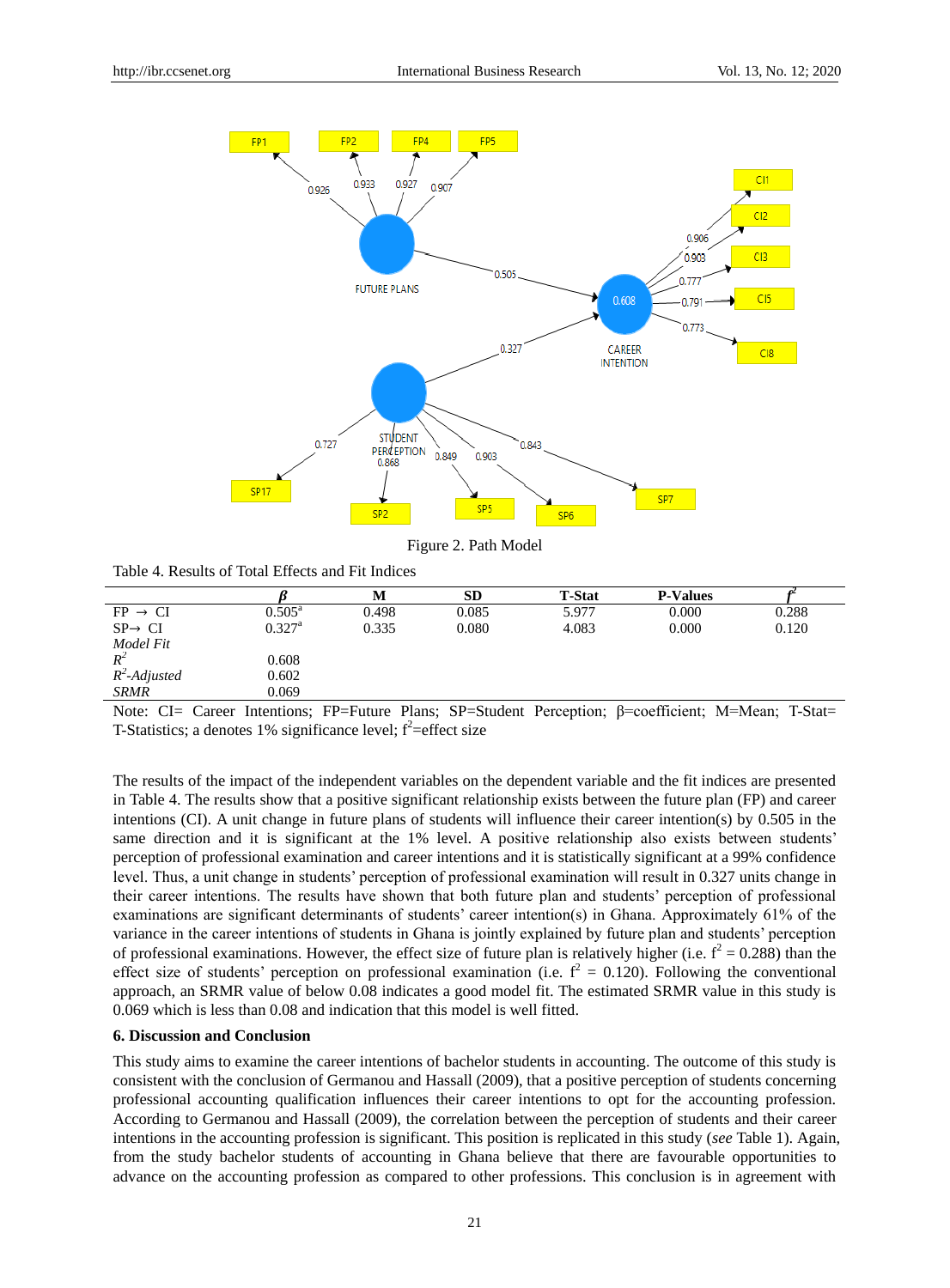several studies (*see* example Cohen et al., (2020; Thing &Jalaludin, 2018; Mustapha & Hassan, 2012). Thus, a positive perception of the accounting profession will cause a student to pursue a career in accounting. These perceptions with their resultant career intentions influence the bachelor student to have future plans after graduation. Results of the questionnaires administered show that accounting students in Ghana have:

"plans in pursuing further studies in accounting after graduation"

"intentions in pursuing professional accounting examinations after graduation" and

"already decided on which professional accounting examination to pursue after graduation". These plans indicate that bachelor students in Ghana consider career intentions in accounting as a topmost priority. This position is consistent with the conclusion of previous studies such as (Wen et al., 2018; Owusu et al., 2018; and Mustapha and Hassan, 2012).

The study outcomes suggest that the prestige the professional accountant enjoys in the society, intrinsic variables such as experience of learning new things, achieving a challenging task and the opportunity for making independent decisions on the "parental influence" and pieces of advice from parents, lecturers and others, and availability of career advancements on the job, drive bachelor students in Ghana to consider career options in the accounting profession after graduation. Bachelor students in Ghana also are not perturbed by the huge cost involved in pursuing professional accounting examinations in their quest to consider career intentions in the accounting profession.

This paper contributes to the development of the subject matter of career decisions of undergraduates in Ghana, chiefly to examine the critical components in this approach; thus, to adopt models on social psychology in the field of accounting and to enhance the usage of PLS-SEM using SmartPLS software. Besides, the study outcomes contribute to the clarifications of variables that can influence significantly the accounting students" career intentions. Again, this study offers the information on how to stimulate the interest of students in the accounting profession.

This study recommends that accounting teachers and other stakeholders in accounting education offer the needed information and assistance to facilitate the career intention decision making of bachelor students in accounting.

#### **7. Limitations and Suggestions for Future Studies**

This paper has its weaknesses. The sample size is limited. This is mainly due to the fact that the study was conducted during the era of the COVID-19 pandemic, as universities and other tertiary institutions have been shut down by the governments. It is suggested that future studies should extend the sample size to include more respondents. This study was based on a quantitative study design approach. Although the adjusted R-squared of the regression result suggests that significant variations in the study variables are explained by the independent variables. However, important variables including race, culture, religion, marital status among others can be explored by future studies. Future studies should adopt a mixed research design approach to see if the same results would be arrived at. This study was based on Ghana and so was limited in scope. Future studies can explore cross country approach for the results to be compared.

Despite the limitations outlined above, this study offers a significant contribution to literature by serving as a source of information to accounting teachers, parents, tertiary institutions, professional examinations bodies of accounting and many others about the career intentions of the bachelor students.

# **References**

- Abbott, J. I., & Palatnik, B. R. (2018). Students" perceptions of their first accounting class: implications for instructors. *Accounting Education*, *27*(1), 72-93. https://doi.org/10.1080/09639284.2017.1381032
- Abdullah, M., & Zakaria, Z. (2006). Desired attributes of public accounting firms from accounting students perceptions: the case of University of Malaya & International Islamic University of Malaysia. *Journal of Financial Reporting and Accounting, 4,* 2537. https://doi.org/10.1108/19852510680001582
- Ahmadi, M., Helms, M. M., & Nodoushani, P. (1995). A factor analytic approach profiling job selection differences of male and female accountants. *Managerial Auditing Journal, 10*(7), 17-24. https://doi.org/10.1108/02686909510147200
- Ajzen, I. (2002). Perceived behavioral control, self‐efficacy, locus of control, and the theory of planned behavior. *Journal of Applied Social Psychology, 32*(4), 665-683. https://doi.org/10.1111/j.1559-1816.2002.tb00236.x
- Amani, J., & Mkumbo, K. A. (2016). Predictors of career intentions among undergraduate students in Tanzania. *Journal of Education and Human Development*, *5*(3), 106-15.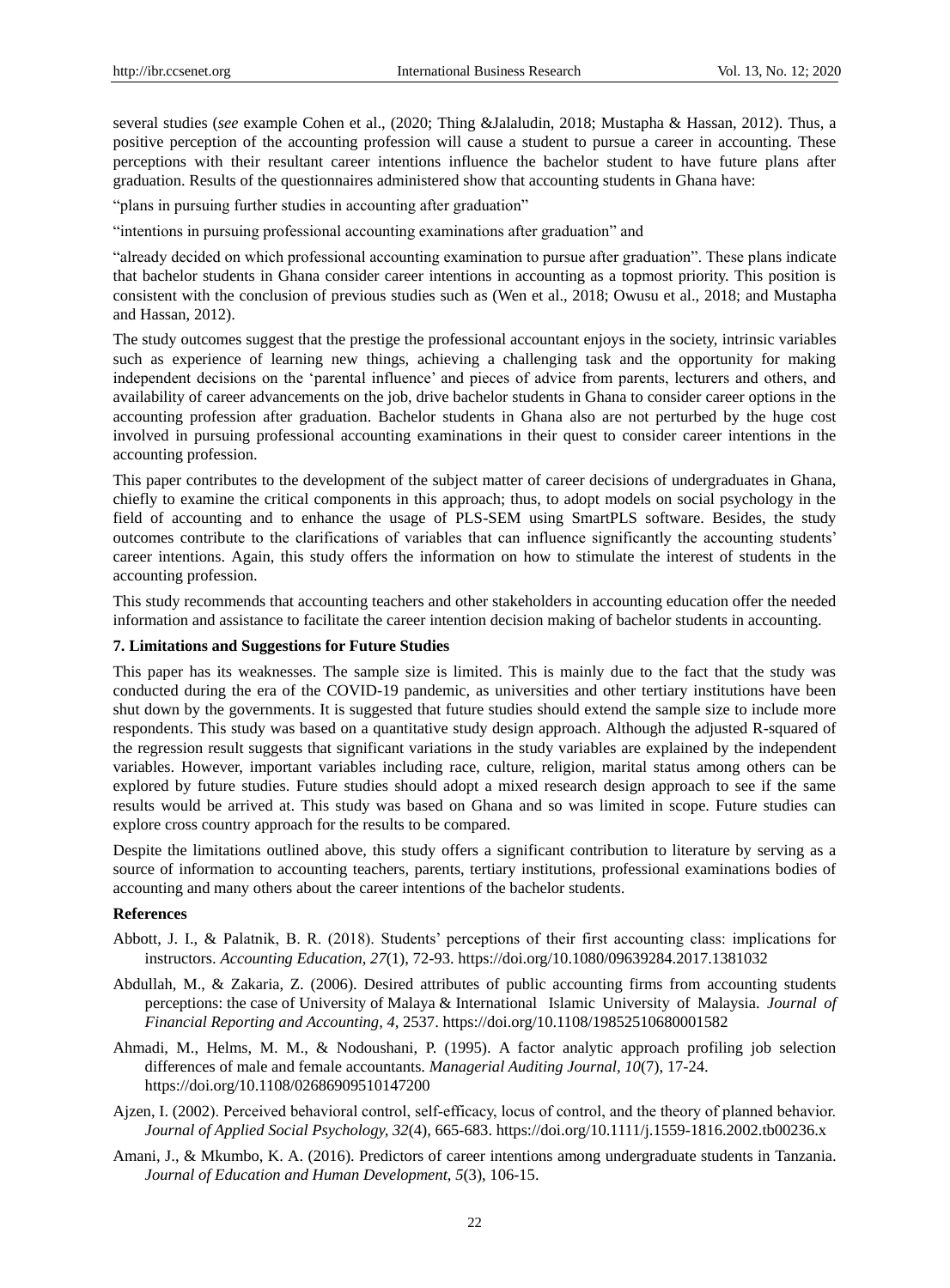- Anderson-Gough, F., Grey, C., & Robson, K. (2002). Accounting professionals and the accounting profession: linking conduct and context. *Accounting and Business Research*, *32*(1), 41-56. https://doi.org/10.1080/00014788.2002.9728953
- Ariail, D. L., Smith, K. T., & Smith, L. M. (2020). Do American Accounting Students Possess the Values Needed to Practice Accounting? In *Research on Professional Responsibility and Ethics in Accounting*. Emerald Publishing Limited. https://doi.org/10.1108/S1574-076520200000023004
- Bekoe, R. A., Owusu, G. M. Y., Ofori, C. G., Essel-Anderson, A., & Welbeck, E. E. (2018). Attitudes towards accounting and intention to major in accounting: A logistic regression analysis. *Journal of Accounting in Emerging Economies*. https://doi.org/10.1108/JAEE-01-2018-0006
- Bello, M. S. (2019). *The Relationship between Accounting Students' Self-Efficacy Beliefs, Outcome Expectations on Intention to Become Chartered Accountants.*
- Bourn, D. (2018). The global engineer. In *Understanding Global Skills for 21st Century* Professions (pp. 201-219). Palgrave Macmillan, Cham. https://doi.org/10.1007/978-3-319-97655-6\_9
- Byrne, M., Willis, P., & Burke, J. (2012). Influences on school leavers" career decisions– Implications for the accounting profession. *The International Journal of Management Education*, *10*(2), 101-111. https://doi.org/10.1016/j.ijme.2012.03.005
- Chin, W. (2010). How to write up and report PLS analyses. In Esposito Vinzi V, Chin W.W, Henseler J, Wang H (Eds.), Handbook of partial least squares: concepts, methods and applications. Springer Heidelberg, 655-690. https://doi.org/10.1007/978-3-540-32827-8\_29
- Cimirotić, R., Duller, V., Feldbauer-Durstmüller, B., Gärtner, B., & Hiebl, M. R. (2017). Enabling factors that contribute to women reaching leadership positions in business organizations. *Management Research Review*. https://doi.org/10.1108/MRR-10-2014-0233
- Cohen, J. R., Dalton, D. W., Holder-Webb, L. L., & McMillan, J. J. (2020). An analysis of glass ceiling perceptions in the accounting profession. *Journal of Business Ethics*, *164*(1), 17-38. https://doi.org/10.1007/s10551-018-4054-4
- Cooper, L., Holderness, K., Sorensen, T., & Wood, D. A. (2020). Perceptions of robotic process automation in public accounting. *Available at SSRN 3445005.* https://doi.org/10.2139/ssrn.3445005
- Cottrell, T. (2011). Moving on: salaries and managing turnover. *The Bottom Line*. https://doi.org/10.1108/08880451111186044
- DeFond, M. L., Zhang, J., & Zhao, Y. (2018). Do managers successfully shop for compliant auditors? Evidence from accounting estimates. *Evidence from Accounting Estimates. (November 27, 2018). European Corporate Governance Institute (ECGI)-Law Working Paper*, (432). https://doi.org/10.2139/ssrn.3309678
- Demel, S., Mariel, P., & Meyerhoff, J. (2019). Job preferences of business and economics students. *International Journal of Manpower*. https://doi.org/10.1108/IJM-09-2017-0249
- Dilnot, C. (2018). The relationship between A-level subject choice and league table score of university attended: the "facilitating", the "less suitable", and the counter-intuitive. *Oxford Review of Education*, *44*(1), 118-137. https://doi.org/10.1080/03054985.2018.1409976
- Felton, S., Dimnik, T., & Northey, M. (1995). A theory of reasoned action model of the chartered accountant career choice. *Journal of Accounting Education, 13*(1), 1-19. https://doi.org/10.1016/0748-5751(94)00027-1
- Fishbein, M., & Ajzen, I. (1975). *Intention and Behavior: An introduction to theory and research.*
- Germanou, E., & Hassall, T. (2009). Students" perceptions of accounting profession: work value approach. *Asian Review of Accounting, 17*(2), 136-148. https://doi.org/10.1108/13217340910975279
- Ghani, E. K., Said, J., Mohd Nasir, N., & Jusoff, K. (2008). The 21st century accounting career from the perspective of the Malaysian university students. *Asian Social Science, 4,* 7383*.* https://doi.org/10.5539/ass.v4n8p73
- Hair, J., Hollingsworth, C. L., Randolph, A. B., & Chong, A. Y. L. (2017). An updated and expanded assessment of PLS-SEM in information systems research. *Industrial Management & Data Systems*. https://doi.org/10.1108/IMDS-04-2016-0130
- Harun, A. (2020). *Analysis of Accounting Student Perceptions towards the Desire for a Career as Qualified Accountants: Case Study on Higher Education in Medan.*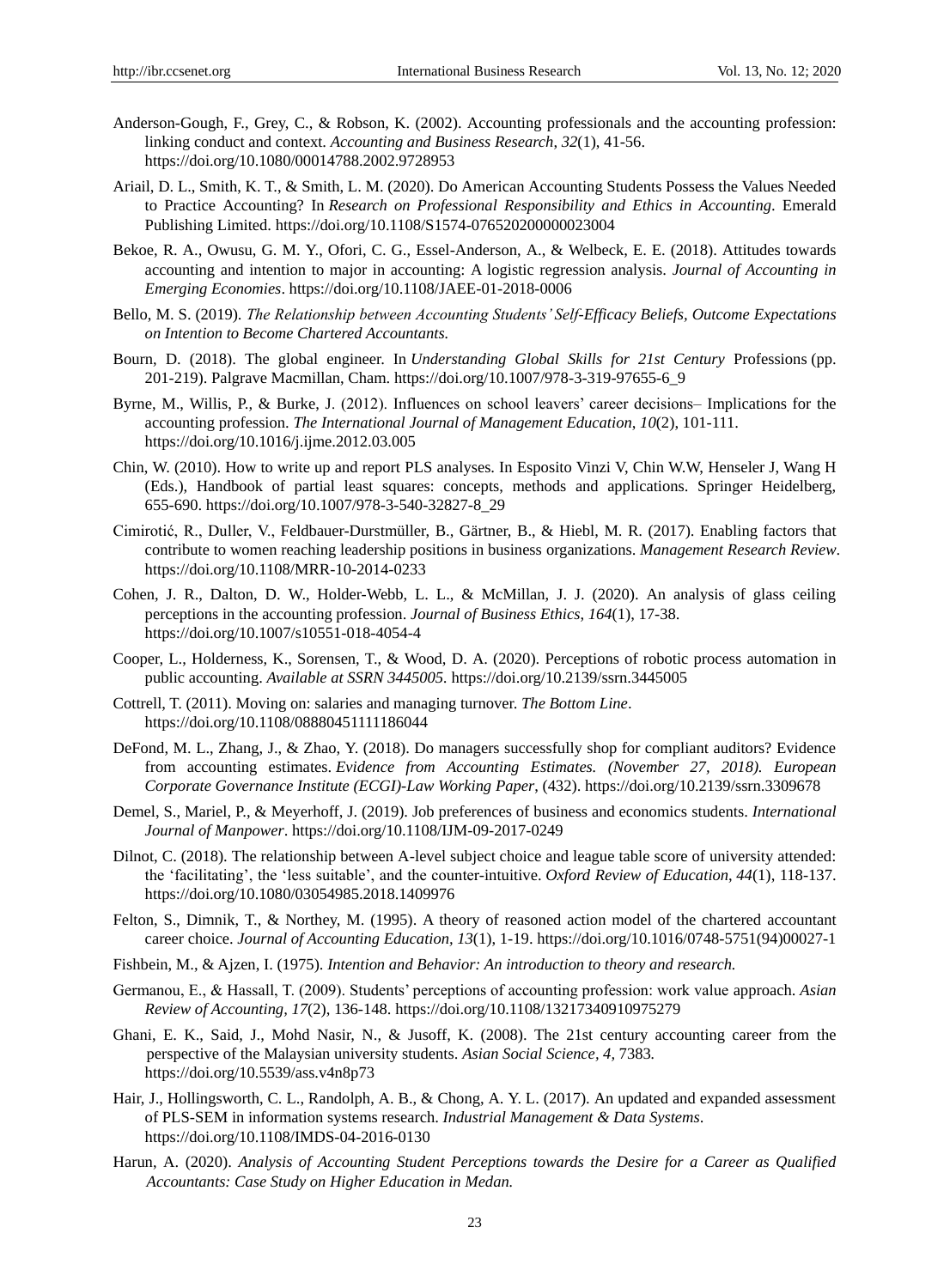- Haynes, K. (2017). Accounting as gendering and gendered: A review of 25 years of critical accounting research on gender. *Critical Perspectives on Accounting*, *43*, 110-124. https://doi.org/10.1016/j.cpa.2016.06.004
- Heiat, A., Brown, D., & Johnson, D. M. (2007). An empirical analysis of underlying factors affecting the choice of accounting majors. *Journal of College Teaching and Learning, 4*(8), 83-98. https://doi.org/10.19030/tlc.v4i8.1558
- Herbert, I. P., Rothwell, A. T., Glover, J. L., & Lambert, S. A. (2020). Does the changing world of professional work need a new approach to accounting education? *Accounting Education*, 1-25. https://doi.org/10.1080/09639284.2020.1827446
- Holt, T., Burke-Smalley, L. A., & Jones, C. (2017). An empirical investigation of student career interests in auditing using the big five model of personality. In *Advances in Accounting Education: Teaching and Curriculum Innovations*. Emerald Publishing Limited. https://doi.org/10.1108/S1085-462220170000020002
- Hunt, S. C., Anthony, F. A., & Intrieri, R. C. (2004). The nature and origins of students" perceptions of accountants. *Journal of Education for Business, 79*(3), 142-149. https://doi.org/10.3200/JOEB.79.3.142-148
- Ishaque, M. (2020, January). Cognitive approach to understand the impact of conflict of interests on accounting professionals" decision-making behaviour. *Accounting Forum*, *44*(1), 64-98. Routledge. https://doi.org/10.1080/01559982.2019.1583303
- Jackling, B., & Calero, C. (2006). Influences on undergraduate students" intentions to become qualified accountants: evidence from Australia. *Accounting Education: An International Journal, 15*(4), 419-38. https://doi.org/10.1080/09639280601011115
- Jackling, B., De Lange, P., Phillips, J., & Sewell, J. (2012). Attitudes towards accounting: differences between Australian and international students. *Accounting Research Journal*. https://doi.org/10.1108/10309611211287305
- Jones, B. D., Paretti, M. C., Hein, S. F., & Knott, T. W. (2010). An analysis of motivation constructs with first year engineering students: Relationships among expectancies, values, achievement, and career plans. *Journal of Engineering Education,* 319-336. https://doi.org/10.1002/j.2168-9830.2010.tb01066.x
- Khattab, N., & Modood, T. (2018). Accounting for British Muslim"s educational attainment: gender differences and the impact of expectations. *British Journal of Sociology of Education*, *39*(2), 242-259. https://doi.org/10.1080/01425692.2017.1304203
- Law, P. K. (2010). A theory of reasoned action model of accounting students' career choice in public accounting practices in the post‐Enron. *Journal of Applied Accounting Research*. https://doi.org/10.1108/09675421011050036
- Malthus, S., & Fowler, C. (2009) Perception of Accounting: a quantitative New Zealand study. *Pacific Accounting Review, 21*(1), 26-47. https://doi.org/10.1108/01140580910956849
- Marriott, P. R. U., & Marriott, N. (2003). Are we turning them on? A longitudinal study of undergraduate accounting students" attitudes towards accounting as a profession. *Accounting Education: An International Journal, 12*(2), 113-133. https://doi.org/10.1080/0963928032000091738
- Mbawuni, J., & Nimako, S. G. (2015). Modelling Job-Related and Personality Predictors of Intention to Pursue Accounting Careers among Undergraduate Students in Ghana. *World Journal of Education*, *5*(1), 65-81. https://doi.org/10.5430/wje.v5n1p65
- Mustapha, M., & Hassan, M. H. A. (2012). Accounting Students' Perception on Pursuing Professional Examination. *International Journal of Education*, *4*(4), 1. https://doi.org/10.5296/ije.v4i4.1546
- Ng, Y. H., Lai, S. P., Su, Z. P., Yap, J. Y., Teoh, H. Q., & Lee, H. (2017). Factors influencing accounting students" career paths. *Journal of Management Development*. https://doi.org/10.1108/JMD-11-2015-0169
- Omar, N. (2009). Factors influencing the diploma in accounting (DIA) students" decision to pursue professional accounting programmmes.
- Owusu, G. M. Y., Obeng, V. A., Ofori, C. G., Kwakye, T. O., & Bekoe, R. A. (2018). What explains student"s intentions to pursue a certified professional accountancy qualification? *Meditari Accountancy Research*. https://doi.org/10.1108/MEDAR-06-2016-0065
- Owusu, G. M.Y., Essel-Anderson, A., Kwakye, T. O., Bekoe, R. A., & Ofori, C. G. (2018). Factors influencing career choice of tertiary students in Ghana. *Education+ Training.* https://doi.org/10.1108/ET-04-2017-0050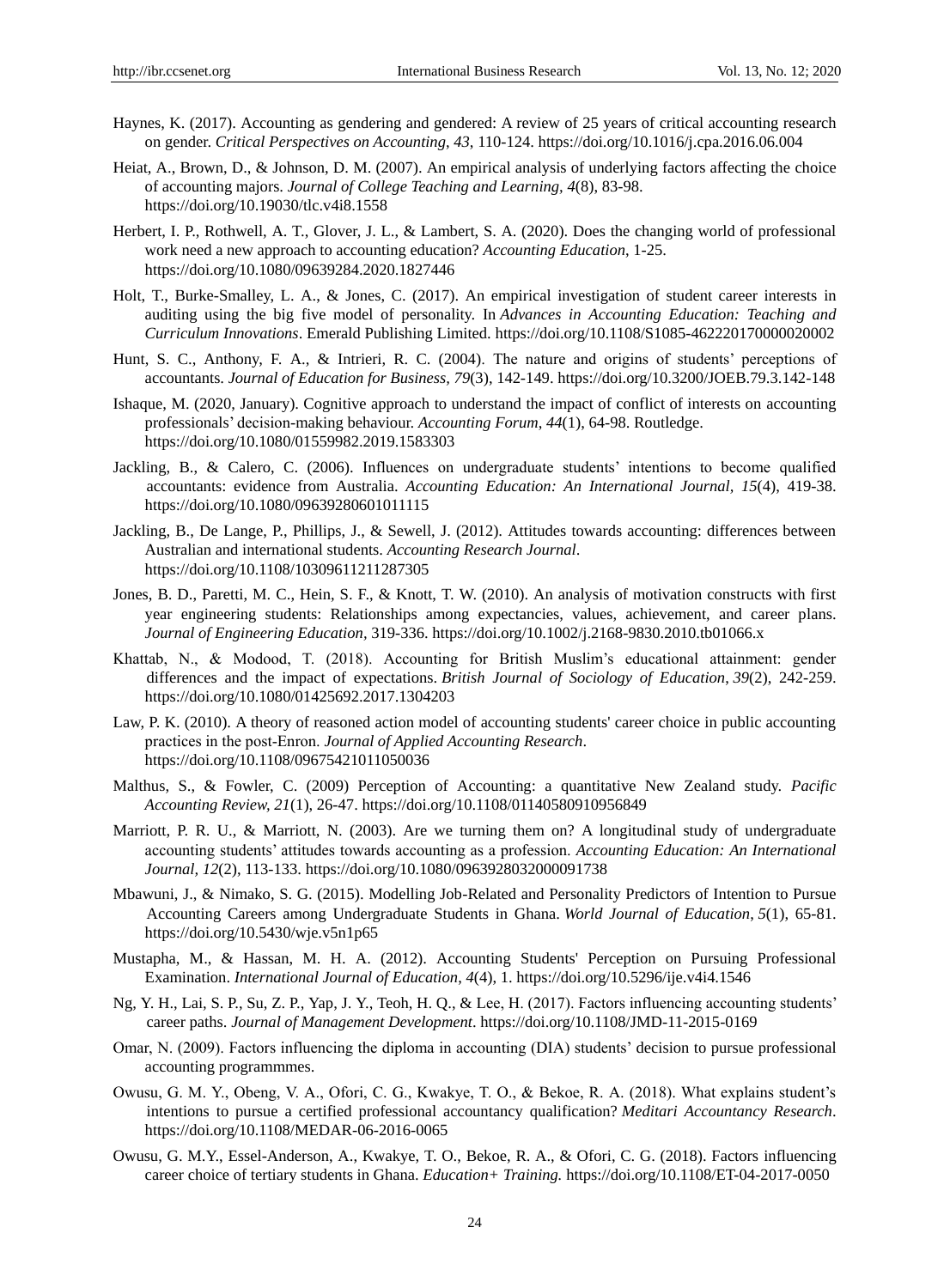- Ozsoy, E. (2019). An empirical test of Herzberg's two-factor motivation theory. *Маркетинг і менеджмент інновацій*, *1,* 11-20. https://doi.org/10.21272/mmi.2019.1-01
- Pincus, K. V., Stout, D. E., Sorensen, J. E., Stocks, K. D., & Lawson, R. A. (2017). Forces for change in higher education and implications for the accounting academy. *Journal of Accounting Education*, *40*, 1-18. https://doi.org/10.1016/j.jaccedu.2017.06.001
- Pratama, A. (2017). Why do accounting students choose a career in accountancy? An exploratory study in Bandung City, West Java, Indonesia. *Review of Integrative Business and Economics Research*, *6*(2), 393.
- Rkein, H., Issa, Z. A., Awada, F. J., & Hejase, H. J. (2019). Impact of Automation on Accounting Profession and Employability: A Qualitative Assessment from Lebanon. *Saudi Journal of Business Management*, *4*, 372-385.
- Rocher, S., Christensen, M., & Roy, Y. (2020). "This looks like a job for an accountant! (with good funeral insurance)": The changing roles of accountants in superhero comics from 1938 to 2018. *Accounting History*, 1032373220949942. https://doi.org/10.1177/1032373220949942
- Said, J., Ghani, E. K., Hashim, A., & Nasir, N. M. (2004) Perception Towards Accounting Career Among Malaysian Undergraduates. *National Accounting Research Journal*, *2*(1), 31-42. https://doi.org/10.1108/19852510480000658
- Samsuri, A. S. B., Arifin, T. R. B. T., & Hussin, S. B. (2016). Perception of undergraduate accounting students towards professional accounting career. *International Journal of Academic Research in Accounting, Finance and Management Sciences*, *6*(3), 78-88. https://doi.org/10.6007/IJARAFMS/v6-i3/2173
- Santos, E. A. D., & Almeida, L. B. D. (2018). To pursue a career in accounting or not: a study based on the Theory of Planned Behavior. *Revista Contabilidade & Finanças*, *29*(76), 114-128. https://doi.org/10.1590/1808-057x201804890
- Silfi, A., & Hamid, M. A. A. (2020). *The Comparative Analysis of Personality and Beliefs About Knowledge Towards Academic Performance at Three Levels Accreditation of Universities in Indonesia: Evidence from Accounting Students in Indonesia.*
- Smith, G. S. (2017). The accountant: a character in literature. *Meditari Accountancy Research*. https://doi.org/10.1108/MEDAR-03-2015-0014
- Srirejeki, K., Supeno, S., & Faturahman, A. (2019). Understanding the Intentions of Accounting Students to Pursue Career as a Professional Accountant. *Binus Business Review*, *10*(1), 11-19. https://doi.org/10.21512/bbr.v10i1.5232
- Steadman, G., & Huang, A. (1996) Factors influencing choice of accounting discipline culture and gender differences. *Accounting Research Journal, 9*(1), 82-89.
- Suan, C., Mat, N., & Tan, L. (2012). W*hat drives the career choice among engineers? A case in Malaysian.*
- Sugahara, S., & Boland, G., (2006). Perceptions of the certified public accountants by accounting and non-accounting tertiary students in Japan. *Asian Review of Accounting, 14*(1/2), 149-167. https://doi.org/10.1108/13217340610729518
- Sugahara, S., Hiramatsu, K., & Boland, G. (2009). The factors influencing accounting school students" career intention to become a Certified Public Accountant in Japan. *Asian Review of Accounting, 17,* 5-22. https://doi.org/10.1108/13217340910956487
- Tan, L. M., & Laswad, F. (2018). Professional skills required of accountants: what do job advertisements tell us? *Accounting Education*, *27*(4), 403-432. https://doi.org/10.1080/09639284.2018.1490189
- Thing, O. G., & Jalaludin, D. (2018). Career Path in Accounting: What are the drivers? *International Academic Journal of Accounting and Financial Management*, *5*(2), 161-177. https://doi.org/10.9756/IAJAFM/V5I2/1810024
- Ţicoiª, C. F., & Albu, N. (2018). *What factors affect the choice of accounting as a career? The case of Romania.* https://doi.org/10.24818/jamis.2018.01007
- Tourna-Germau, E. (2006). *Understanding, predicting and influencing business students' accounting career choice* (Doctoral dissertation, Sheffield Hallam University,).
- Trump G. W., & Hendrickson, H. S. (1970). Job selection preferences of accounting students. *The Journal of Accountancy, June*, 84-86.